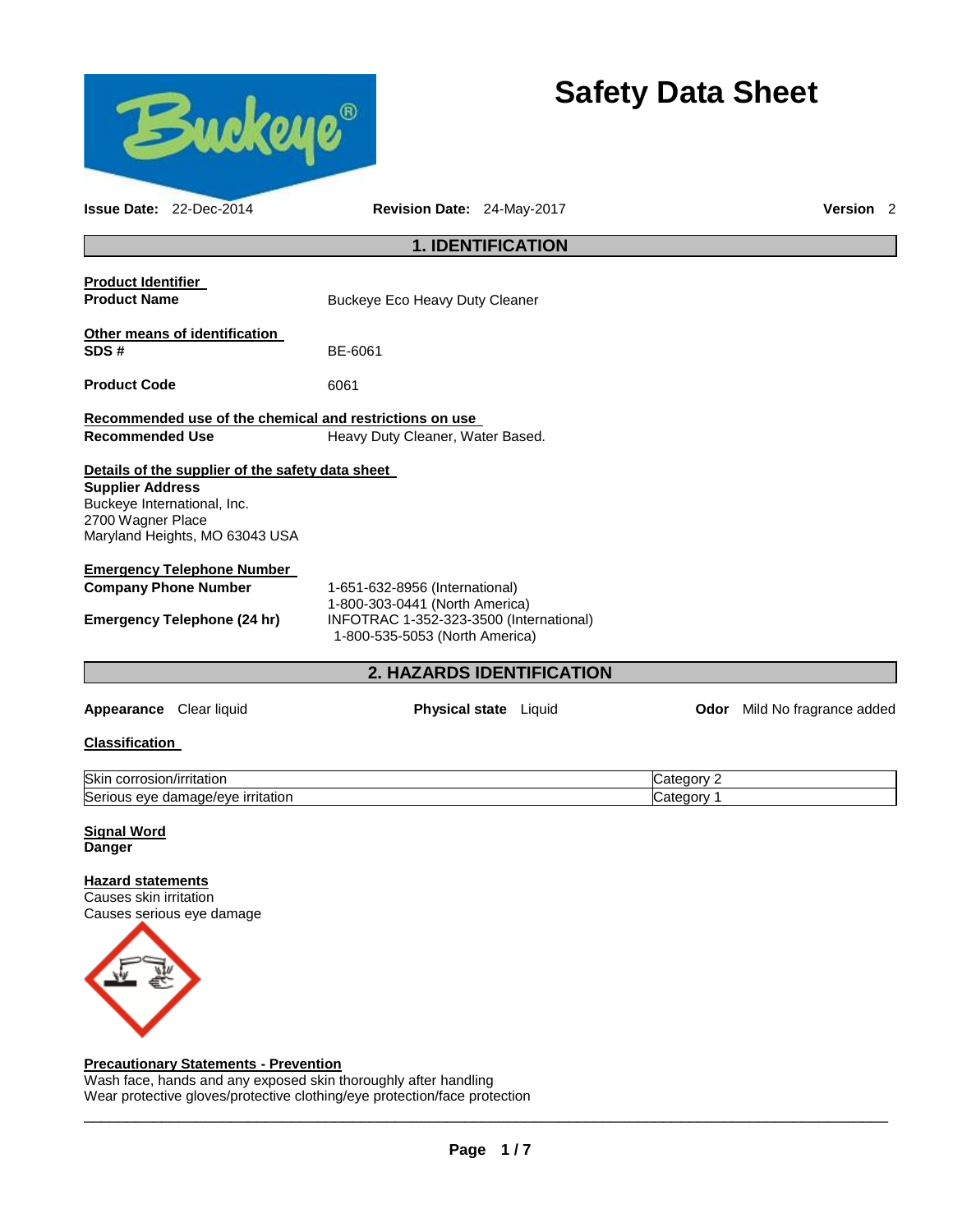#### **Precautionary Statements - Response**

IF IN EYES: Rinse cautiously with water for several minutes. Remove contact lenses, if present and easy to do. Continue rinsing Immediately call a poison center or doctor/physician IF ON SKIN: Wash with plenty of water and soap If skin irritation occurs: Get medical advice/attention Take off contaminated clothing and wash before reuse

\_\_\_\_\_\_\_\_\_\_\_\_\_\_\_\_\_\_\_\_\_\_\_\_\_\_\_\_\_\_\_\_\_\_\_\_\_\_\_\_\_\_\_\_\_\_\_\_\_\_\_\_\_\_\_\_\_\_\_\_\_\_\_\_\_\_\_\_\_\_\_\_\_\_\_\_\_\_\_\_\_\_\_\_\_\_\_\_\_\_\_\_\_

# **3. COMPOSITION/INFORMATION ON INGREDIENTS**

| <b>Chemical Name</b>     | CAS No.    | Weight-%  |
|--------------------------|------------|-----------|
| Alcohol Ethoxylate       | 34398-01-1 | $10 - 15$ |
| Sodium xvlenesulfonate   | 1300-72-7  | Еċ        |
| Alkylpolyglycoside C8-10 | 68515-73-1 | -ე        |

\*\*If Chemical Name/CAS No is "proprietary" and/or Weight-% is listed as a range, the specific chemical identity and/or percentage of composition has been withheld as a trade secret.\*\*

# **4. FIRST AID MEASURES**

| <b>First Aid Measures</b>                  |                                                                                                                                                                                              |
|--------------------------------------------|----------------------------------------------------------------------------------------------------------------------------------------------------------------------------------------------|
| <b>General Advice</b>                      | Provide this SDS to medical personnel for treatment.                                                                                                                                         |
| <b>Eye Contact</b>                         | IF IN EYES: Rinse cautiously with water for several minutes. Remove contact lenses, if<br>present and easy to do. Continue rinsing. Immediately call a poison center or<br>doctor/physician. |
| <b>Skin Contact</b>                        | IF ON SKIN: Wash with plenty of water and soap. If skin irritation occurs: Get medical<br>advice/attention. Take off contaminated clothing and wash it before reuse.                         |
| <b>Inhalation</b>                          | Remove to fresh air.                                                                                                                                                                         |
| Ingestion                                  | Give two large glasses of water. Do NOT induce vomiting. Never give anything by mouth to<br>an unconscious person. Get medical attention.                                                    |
| <b>Most important symptoms and effects</b> |                                                                                                                                                                                              |
| <b>Symptoms</b>                            | Causes skin irritation. Causes serious eye damage. Eye contact may cause redness or<br>burning sensation.                                                                                    |
|                                            | the contract of the contract of the contract of the contract of the contract of the contract of the contract of                                                                              |

**Indication of any immediate medical attention and special treatment needed**

**Notes to Physician**  Treat symptomatically.

# **5. FIRE-FIGHTING MEASURES**

#### **Suitable Extinguishing Media**

Use extinguishing measures that are appropriate to local circumstances and the surrounding environment.

**Unsuitable Extinguishing Media** Not determined.

#### **Specific Hazards Arising from the Chemical**

Not determined.

**Hazardous Combustion Products** Carbon oxides. Sulfur oxides. Nitrogen oxides (NOx).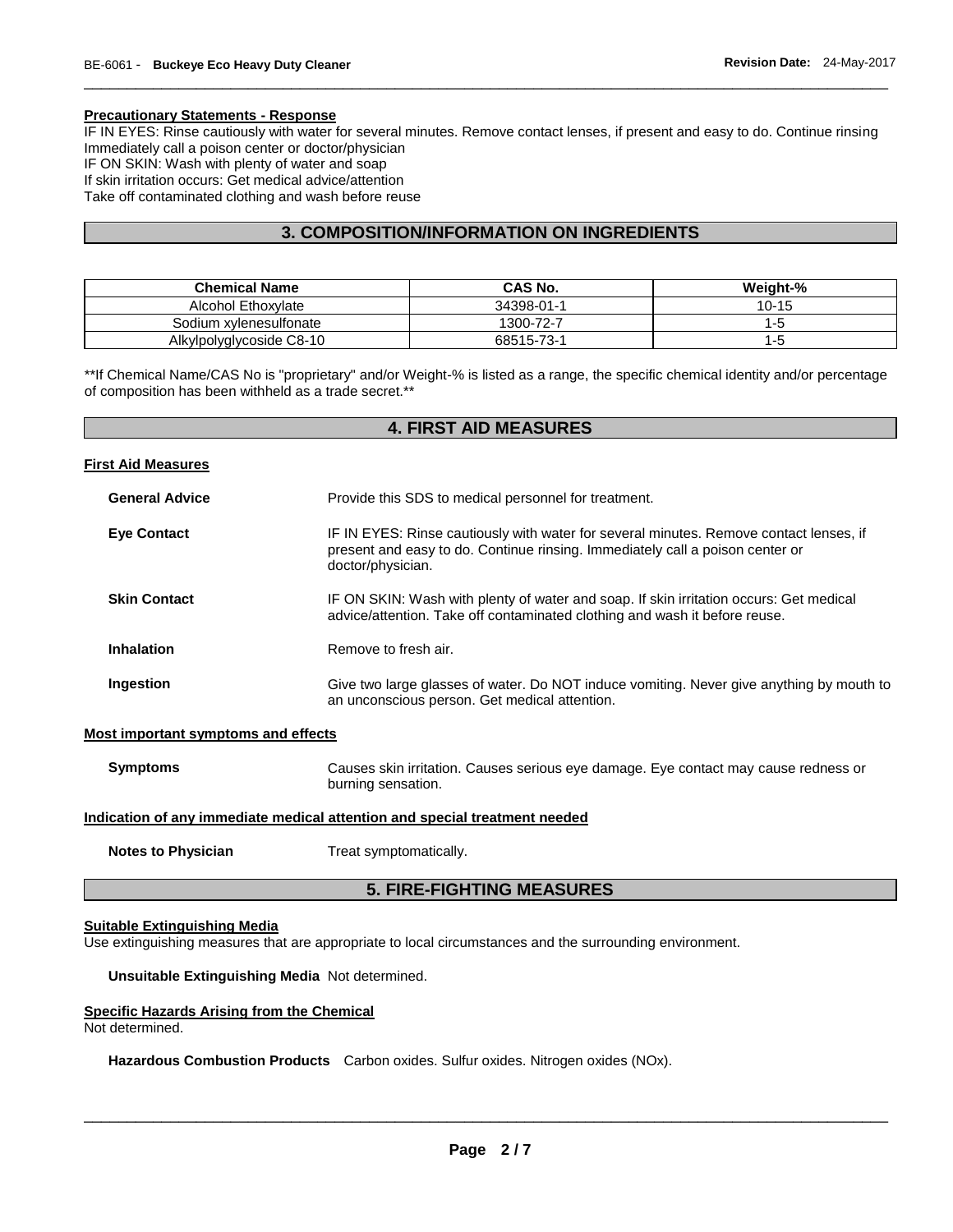#### **Protective equipment and precautions for firefighters**

As in any fire, wear self-contained breathing apparatus pressure-demand, MSHA/NIOSH (approved or equivalent) and full protective gear.

|                                                              | <b>6. ACCIDENTAL RELEASE MEASURES</b>                                                                                                                                                                             |
|--------------------------------------------------------------|-------------------------------------------------------------------------------------------------------------------------------------------------------------------------------------------------------------------|
|                                                              | Personal precautions, protective equipment and emergency procedures                                                                                                                                               |
| <b>Personal Precautions</b>                                  | Use personal protective equipment as required.                                                                                                                                                                    |
| <b>Environmental precautions</b>                             |                                                                                                                                                                                                                   |
| <b>Environmental precautions</b>                             | See Section 12 for additional Ecological Information. See Section 13: DISPOSAL<br>CONSIDERATIONS.                                                                                                                 |
| Methods and material for containment and cleaning up         |                                                                                                                                                                                                                   |
| <b>Methods for Containment</b>                               | Prevent further leakage or spillage if safe to do so.                                                                                                                                                             |
| <b>Methods for Clean-Up</b>                                  | Pick up with mop, wet/dry vac, or absorbent material. Rinse area with clear water and allow<br>floor to dry before allowing traffic.                                                                              |
|                                                              | 7. HANDLING AND STORAGE                                                                                                                                                                                           |
| <b>Precautions for safe handling</b>                         |                                                                                                                                                                                                                   |
| <b>Advice on Safe Handling</b>                               | Handle in accordance with good industrial hygiene and safety practice. Wash face, hands<br>and any exposed skin thoroughly after handling. Wear protective gloves/protective clothing<br>and eye/face protection. |
| Conditions for safe storage, including any incompatibilities |                                                                                                                                                                                                                   |
| <b>Storage Conditions</b>                                    | Keep container tightly closed and store in a cool, dry and well-ventilated place. Store at<br>room temperature.                                                                                                   |
| <b>Incompatible Materials</b>                                | Do not mix with chlorinated detergents (bleach).                                                                                                                                                                  |
|                                                              | 8. EXPOSURE CONTROLS/PERSONAL PROTECTION                                                                                                                                                                          |
| <b>Exposure Guidelines</b>                                   | This product, as supplied, does not contain any hazardous materials with occupational<br>exposure limits established by the region specific regulatory bodies                                                     |
| <b>Appropriate engineering controls</b>                      |                                                                                                                                                                                                                   |
| <b>Engineering Controls</b>                                  | Ensure adequate ventilation, especially in confined areas. Showers. Eyewash stations.                                                                                                                             |
|                                                              | Individual protection measures, such as personal protective equipment                                                                                                                                             |
| <b>Eye/Face Protection</b>                                   | Use safety glasses or chemical splash goggles. Refer to 29 CFR 1910.133 for eye and face<br>protection regulations.                                                                                               |
| <b>Skin and Body Protection</b>                              | Wear protective gloves. Refer to 29 CFR 1910.138 for appropriate skin and body<br>protection.                                                                                                                     |
| <b>Respiratory Protection</b>                                | No protective equipment is needed under normal use conditions. Refer to 29 CFR 1910.134<br>for respiratory protection requirements.                                                                               |
|                                                              | General Hygiene Considerations Handle in accordance with good industrial hygiene and safety practice. Wash face, hands<br>and any exposed skin thoroughly after handling.                                         |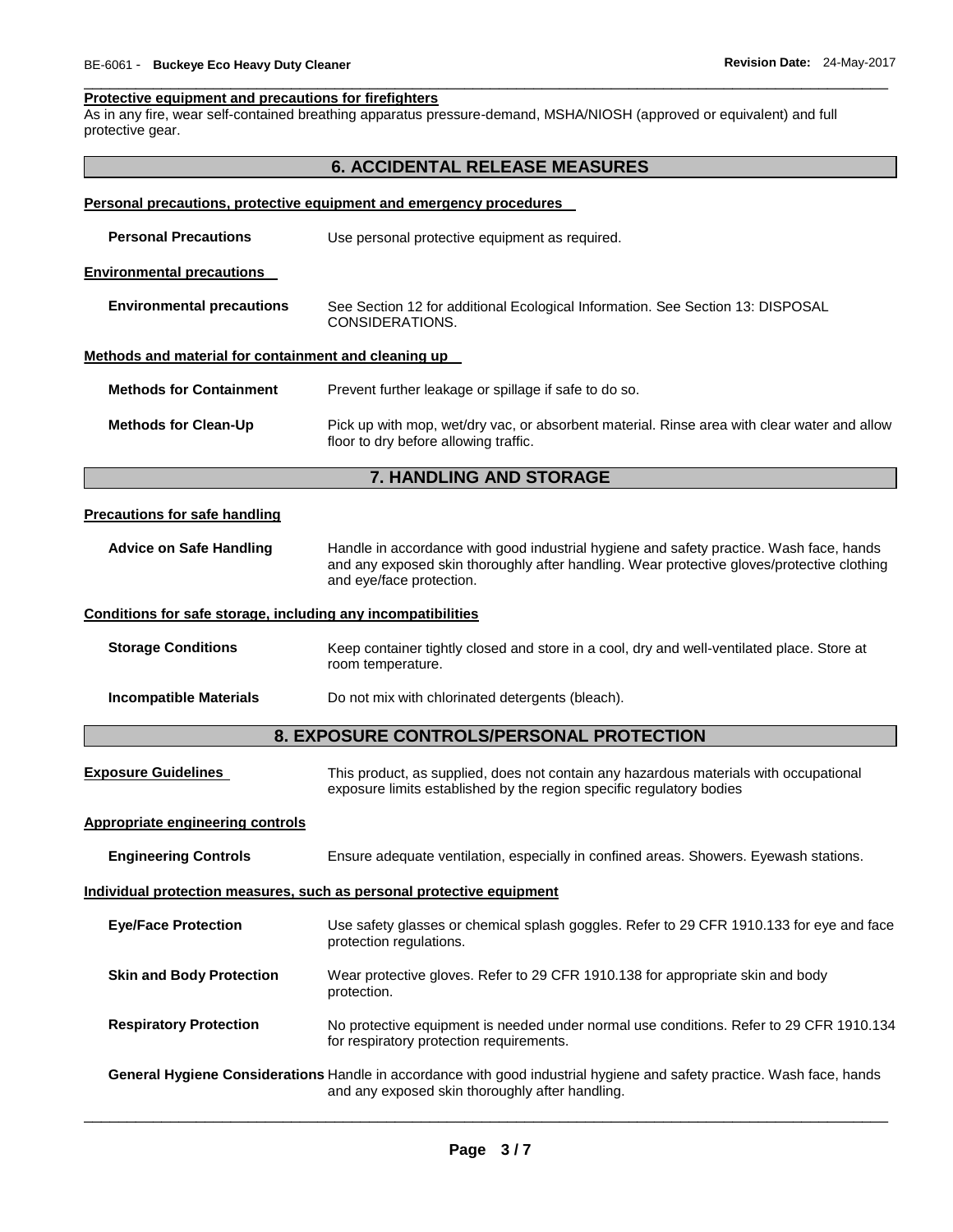# \_\_\_\_\_\_\_\_\_\_\_\_\_\_\_\_\_\_\_\_\_\_\_\_\_\_\_\_\_\_\_\_\_\_\_\_\_\_\_\_\_\_\_\_\_\_\_\_\_\_\_\_\_\_\_\_\_\_\_\_\_\_\_\_\_\_\_\_\_\_\_\_\_\_\_\_\_\_\_\_\_\_\_\_\_\_\_\_\_\_\_\_\_ **9. PHYSICAL AND CHEMICAL PROPERTIES**

#### **Information on basic physical and chemical properties**

| <b>Physical state</b>               | Liquid                                |                       |                         |  |  |  |
|-------------------------------------|---------------------------------------|-----------------------|-------------------------|--|--|--|
| Appearance                          | Clear liquid                          | Odor                  | Mild No fragrance added |  |  |  |
| Color                               | Clear                                 | <b>Odor Threshold</b> | Not determined          |  |  |  |
| Property                            | Values                                | Remarks • Method      |                         |  |  |  |
| рH                                  | pH (Conc.) 10.73 pH @ 1oz/gal in D.I. |                       |                         |  |  |  |
|                                     | water 7.12 pH @ 4oz/gal in D.I. water |                       |                         |  |  |  |
|                                     | 8.95                                  |                       |                         |  |  |  |
| <b>Melting Point/Freezing Point</b> | Not determined                        |                       |                         |  |  |  |
| <b>Boiling Point/Boiling Range</b>  | 100 °C / 212 °F                       |                       |                         |  |  |  |
| <b>Flash Point</b>                  | None                                  |                       |                         |  |  |  |
| <b>Evaporation Rate</b>             | 1.0                                   | (Water = $1$ )        |                         |  |  |  |
| <b>Flammability (Solid, Gas)</b>    | Not determined                        |                       |                         |  |  |  |
| <b>Flammability Limits in Air</b>   |                                       |                       |                         |  |  |  |
| <b>Upper Flammability Limits</b>    | Not determined                        |                       |                         |  |  |  |
| <b>Lower Flammability Limit</b>     | Not determined                        |                       |                         |  |  |  |
| <b>Vapor Pressure</b>               | Not determined                        |                       |                         |  |  |  |
| <b>Vapor Density</b>                | Not determined                        |                       |                         |  |  |  |
| <b>Relative Density</b>             | 1.04                                  |                       |                         |  |  |  |
| <b>Water Solubility</b>             | Infinite                              |                       |                         |  |  |  |
| Solubility in other solvents        | Not determined                        |                       |                         |  |  |  |
| <b>Partition Coefficient</b>        | Not determined                        |                       |                         |  |  |  |
| <b>Auto-ignition Temperature</b>    | Not determined                        |                       |                         |  |  |  |
| <b>Decomposition Temperature</b>    | Not determined                        |                       |                         |  |  |  |
| <b>Kinematic Viscosity</b>          | Not determined                        |                       |                         |  |  |  |
| <b>Dynamic Viscosity</b>            | Not determined                        |                       |                         |  |  |  |
| <b>Explosive Properties</b>         | Not determined                        |                       |                         |  |  |  |
| <b>Oxidizing Properties</b>         | Not determined                        |                       |                         |  |  |  |
| <b>Other Information</b>            |                                       |                       |                         |  |  |  |
| <b>Density</b>                      | 1.023 $g/ml$                          |                       |                         |  |  |  |
|                                     | <b>10. STABILITY AND REACTIVITY</b>   |                       |                         |  |  |  |

### **Reactivity**

Not reactive under normal conditions.

#### **Chemical Stability**

Stable under recommended storage conditions.

### **Possibility of Hazardous Reactions**

None under normal processing.

**Hazardous Polymerization** Hazardous polymerization does not occur.

# **Conditions to Avoid**

Keep out of reach of children.

#### **Incompatible Materials**

Do not mix with chlorinated detergents (bleach).

### **Hazardous Decomposition Products**

Nitrogen oxides (NOx). Carbon oxides. Sulfur oxides.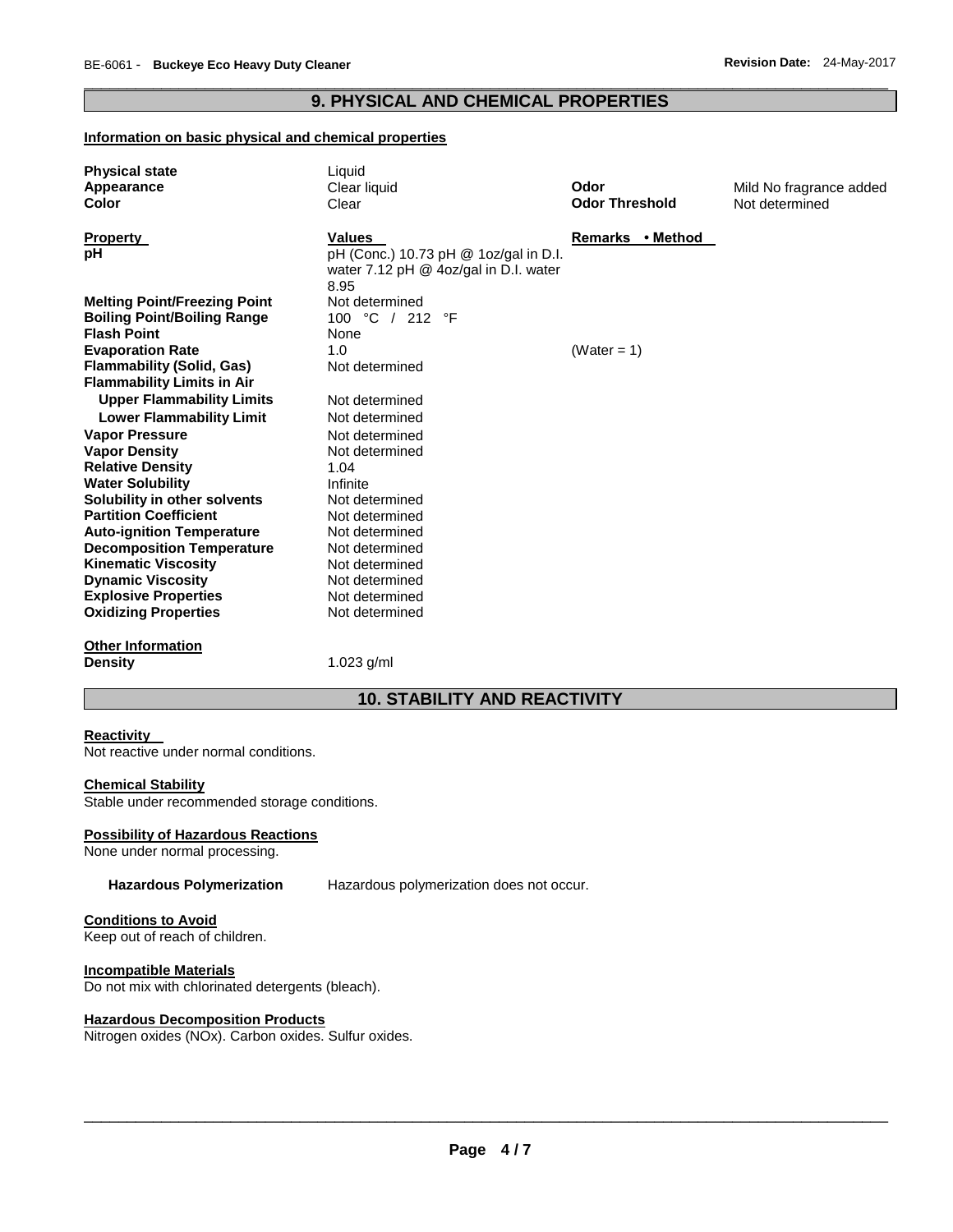# \_\_\_\_\_\_\_\_\_\_\_\_\_\_\_\_\_\_\_\_\_\_\_\_\_\_\_\_\_\_\_\_\_\_\_\_\_\_\_\_\_\_\_\_\_\_\_\_\_\_\_\_\_\_\_\_\_\_\_\_\_\_\_\_\_\_\_\_\_\_\_\_\_\_\_\_\_\_\_\_\_\_\_\_\_\_\_\_\_\_\_\_\_ **11. TOXICOLOGICAL INFORMATION**

#### **Information on likely routes of exposure**

| <b>Product Information</b> |                            |
|----------------------------|----------------------------|
| <b>Eye Contact</b>         | Causes serious eye damage. |
| <b>Skin Contact</b>        | Causes skin irritation.    |
| <b>Inhalation</b>          | Do not inhale.             |
| Ingestion                  | Do not ingest.             |

#### **Component Information**

| <b>Chemical Name</b>               | Oral LD50               | Dermal LD50              | <b>Inhalation LC50</b>    |  |
|------------------------------------|-------------------------|--------------------------|---------------------------|--|
| Water                              | $> 90$ mL/kg (Rat)      |                          |                           |  |
| 7732-18-5                          |                         |                          |                           |  |
| Dipropylene glycol monobutyl ether | $= 1620 \mu L/kg$ (Rat) | (Rabbit)<br>= 5860 µL/kg | (Rat) 4 h<br>$= 42.1$ ppm |  |
| 29911-28-2                         |                         |                          |                           |  |
| Sodium xylenesulfonate             | ์ Rat )<br>= 1000 mg/kg |                          |                           |  |
| 1300-72-7                          |                         |                          |                           |  |

#### **Information on physical, chemical and toxicological effects**

**Symptoms** Please see section 4 of this SDS for symptoms.

#### **Delayed and immediate effects as well as chronic effects from short and long-term exposure**

**Carcinogenicity** Based on the information provided, this product does not contain any carcinogens or potential carcinogens as listed by OSHA, IARC or NTP.

#### **Numerical measures of toxicity**

Not determined

# **12. ECOLOGICAL INFORMATION**

### **Ecotoxicity**

The product is not classified as environmentally hazardous. However, this does not exclude the possibility that large or frequent spills can have a harmful or damaging effect on the environment.

#### **Component Information**

| <b>Chemical Name</b>               | Algae/aguatic plants | $\overline{\phantom{a}}$ ish                | Crustacea |
|------------------------------------|----------------------|---------------------------------------------|-----------|
| Dipropylene glycol monobutyl ether |                      | 3 h Poecilia reticulata mɑ/L<br>96 h<br>841 |           |
| 29911-28-2                         |                      | ∟C50 static                                 |           |

#### **Persistence/Degradability**

Not determined.

# **Bioaccumulation**

Not determined.

# **Mobility**

Not determined

#### **Other Adverse Effects**

Not determined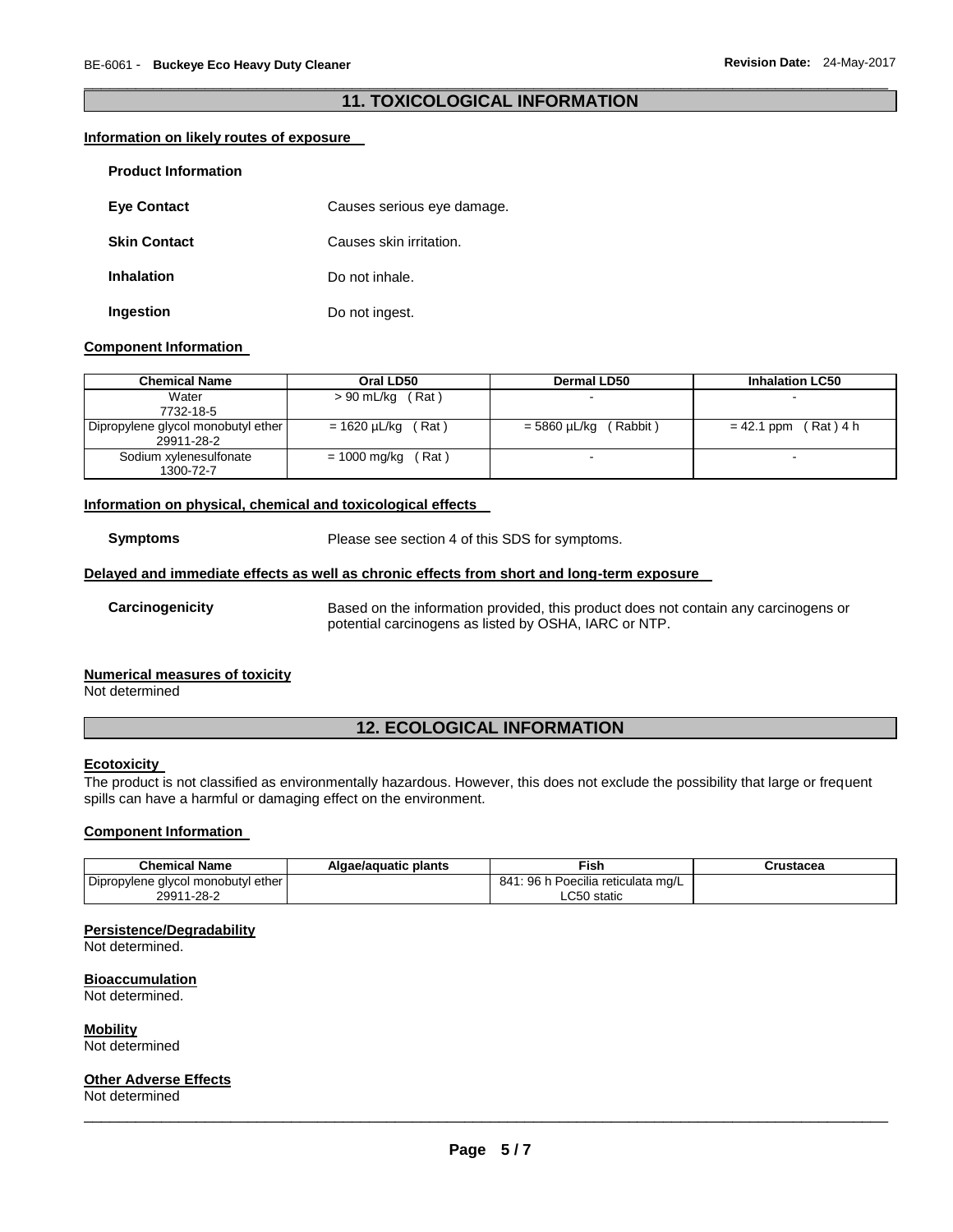# \_\_\_\_\_\_\_\_\_\_\_\_\_\_\_\_\_\_\_\_\_\_\_\_\_\_\_\_\_\_\_\_\_\_\_\_\_\_\_\_\_\_\_\_\_\_\_\_\_\_\_\_\_\_\_\_\_\_\_\_\_\_\_\_\_\_\_\_\_\_\_\_\_\_\_\_\_\_\_\_\_\_\_\_\_\_\_\_\_\_\_\_\_ **13. DISPOSAL CONSIDERATIONS**

#### **Waste Treatment Methods**

| <b>Disposal of Wastes</b>     | Disposal should be in accordance with applicable regional, national and local laws and<br>regulations. |
|-------------------------------|--------------------------------------------------------------------------------------------------------|
| <b>Contaminated Packaging</b> | Disposal should be in accordance with applicable regional, national and local laws and<br>regulations. |

# **14. TRANSPORT INFORMATION**

| <b>Note</b> | Please see current shipping paper for most up to date shipping information, including<br>exemptions and special circumstances. |
|-------------|--------------------------------------------------------------------------------------------------------------------------------|
| <u>DOT</u>  | Not regulated                                                                                                                  |
| <u>IATA</u> | Not regulated                                                                                                                  |
| <u>IMDG</u> | Not regulated                                                                                                                  |

# **15. REGULATORY INFORMATION**

#### **International Inventories**

| <b>Chemical Name</b>     | <b>TSCA</b> | <b>IDSL/NDSLIEINECS/EI</b><br><b>LINCS</b> | <b>ENCS</b> | <b>IECSC</b> | <b>KECL</b> | <b>PICCS</b> | <b>AICS</b> |
|--------------------------|-------------|--------------------------------------------|-------------|--------------|-------------|--------------|-------------|
| Alcohol Ethoxylate       |             |                                            |             |              | Present     |              |             |
| Sodium xylenesulfonate   |             |                                            | Present     |              | Present     |              |             |
| Alkylpolyglycoside C8-10 |             |                                            |             |              | Present     |              |             |

**Legend:** 

*TSCA - United States Toxic Substances Control Act Section 8(b) Inventory* 

*DSL/NDSL - Canadian Domestic Substances List/Non-Domestic Substances List* 

*EINECS/ELINCS - European Inventory of Existing Chemical Substances/European List of Notified Chemical Substances* 

*ENCS - Japan Existing and New Chemical Substances* 

*IECSC - China Inventory of Existing Chemical Substances* 

*KECL - Korean Existing and Evaluated Chemical Substances* 

*PICCS - Philippines Inventory of Chemicals and Chemical Substances* 

*AICS - Australian Inventory of Chemical Substances* 

#### **US Federal Regulations**

## **CERCLA**

This material, as supplied, does not contain any substances regulated as hazardous substances under the Comprehensive Environmental Response Compensation and Liability Act (CERCLA) (40 CFR 302) or the Superfund Amendments and Reauthorization Act (SARA) (40 CFR 355).

#### **SARA 313**

Not determined

#### **CWA (Clean Water Act)**

This product does not contain any substances regulated as pollutants pursuant to the Clean Water Act (40 CFR 122.21 and 40 CFR 122.42)